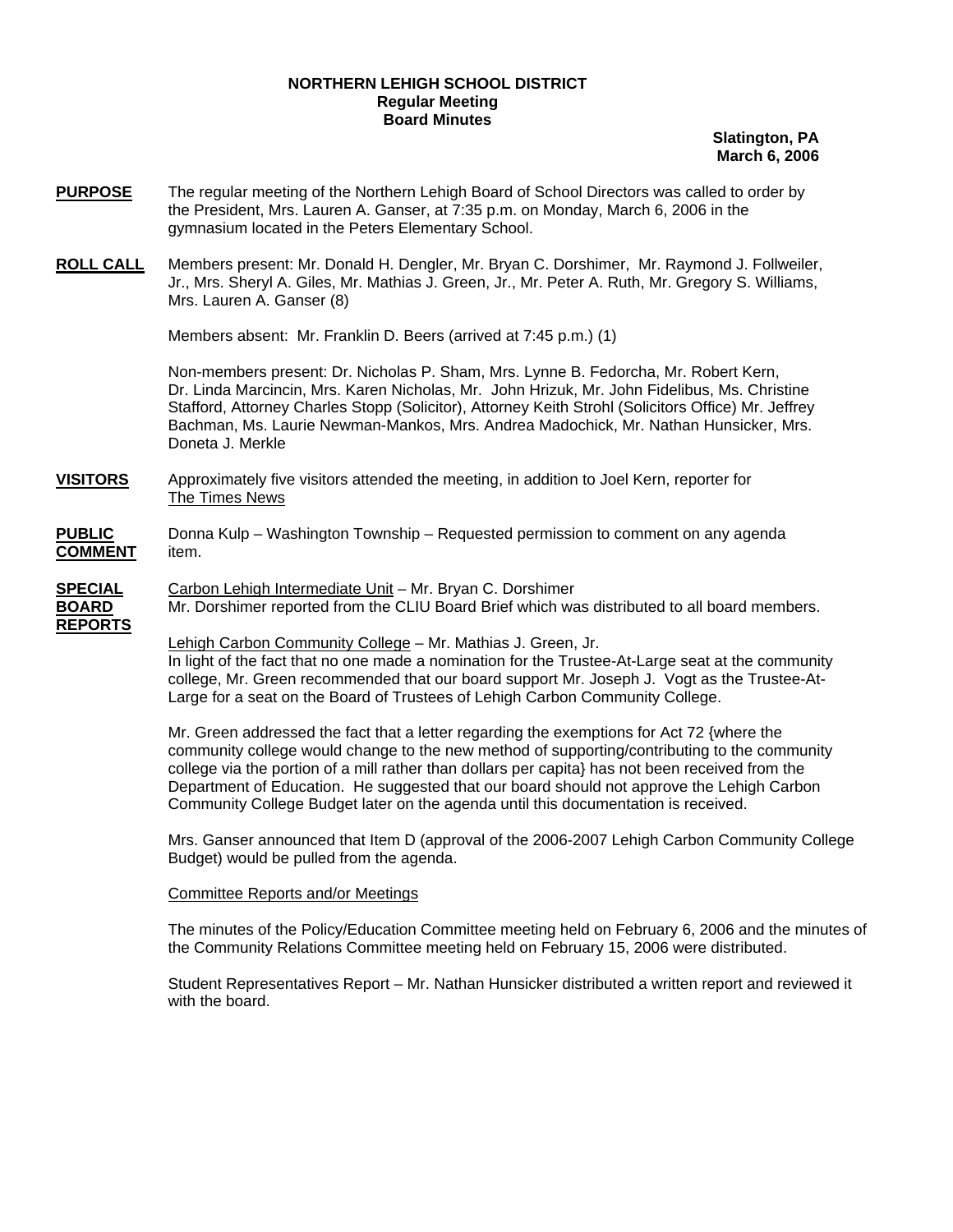| <b>SPECIAL</b><br><b>BOARD</b>                           |                                                                                                                                                                                                                                        | Superintendent's Report - Dr. Nicholas P. Sham, Sr.                                                                                                                                                                                                                                                                                                                                                                                                                                                                                                                                                                                                                               |  |
|----------------------------------------------------------|----------------------------------------------------------------------------------------------------------------------------------------------------------------------------------------------------------------------------------------|-----------------------------------------------------------------------------------------------------------------------------------------------------------------------------------------------------------------------------------------------------------------------------------------------------------------------------------------------------------------------------------------------------------------------------------------------------------------------------------------------------------------------------------------------------------------------------------------------------------------------------------------------------------------------------------|--|
| <b>REPORT</b><br>(Con't.)                                |                                                                                                                                                                                                                                        | Dr. Sham introduced Mrs. Karen Nicholas, Peters Elementary principal, who showed library books<br>that were purchased with money that was given to the district in memory of Mrs. Betty Bowers.<br>Elizabeth (Betty) Bowers, a former teacher in the Northern Lehigh School District, taught elementary<br>school in Walnutport and Slatington for 42 years. Betty Bowers passed away during the beginning<br>of the 2005-2006 school year. Thanks to a donation to the Peters Elementary School library, her<br>memory will go on for years to come. The collection of books purchased with a \$750.00 donation<br>will carry a book plate stating, "In memory of Betty Bowers". |  |
|                                                          | Dr. Sham reminded the board that a grievance hearing is scheduled for 6:30 p.m. on March 15 in the<br>Slatington Elementary boardroom prior to the regularly scheduled school board meeting.                                           |                                                                                                                                                                                                                                                                                                                                                                                                                                                                                                                                                                                                                                                                                   |  |
| Executive<br>Session                                     | A brief Executive Session will be held in the Superintendent's Office immediately following the board<br>meeting for personnel issues.                                                                                                 |                                                                                                                                                                                                                                                                                                                                                                                                                                                                                                                                                                                                                                                                                   |  |
| <b>PERSONNEL</b>                                         | Mr. Follweiler made a motion, which was seconded by Mr. Dengler, that the Board of Education<br>approves the following items listed under Personnel:                                                                                   |                                                                                                                                                                                                                                                                                                                                                                                                                                                                                                                                                                                                                                                                                   |  |
| Separate<br>Motion                                       | Mr. Ruth requested to separate Letter C-2 and Letter D from the main motion. Mr. Follweiler<br>and Mr. Dengler accepted Mr. Ruth's request.                                                                                            |                                                                                                                                                                                                                                                                                                                                                                                                                                                                                                                                                                                                                                                                                   |  |
| Appointment<br>Alice<br>Lieberman                        | Alice Lieberman<br>Assignment:                                                                                                                                                                                                         | <b>Temporary Professional Employee</b><br>English As A Second Language Teacher, replacing Jodi Wieand,<br>who resigned.                                                                                                                                                                                                                                                                                                                                                                                                                                                                                                                                                           |  |
|                                                          | Salary:<br><b>Effective Date:</b>                                                                                                                                                                                                      | \$39,500 (Pro-Rated) (Step 1 Masters on the 2005-<br>2006 NLEA Collective Bargaining Agreement Salary Schedule)<br>Upon Release from Present Employer                                                                                                                                                                                                                                                                                                                                                                                                                                                                                                                             |  |
| Resignation<br>Glenn<br>Rissmiller<br><b>AD Position</b> | Accept the resignation of Glenn Rissmiller from his position of Athletic Director effective<br>June 8, 2006.                                                                                                                           |                                                                                                                                                                                                                                                                                                                                                                                                                                                                                                                                                                                                                                                                                   |  |
| <b>Substitutes</b><br>Instructional                      | Approve the following substitute teachers for the 2005-2006 school year at the<br>substitute teacher rate of \$80.00 for 1-10 non-consecutive days; \$90.00 for 11-20 non-<br>consecutive days; \$105.00 for 21+ non-consecutive days: |                                                                                                                                                                                                                                                                                                                                                                                                                                                                                                                                                                                                                                                                                   |  |
|                                                          | Tracy Zellner - Elementary<br>Chris Derhammer - Special Education N-12<br>Jill Dogmantis - Elementary                                                                                                                                  |                                                                                                                                                                                                                                                                                                                                                                                                                                                                                                                                                                                                                                                                                   |  |
| Unpaid<br>Volunteer                                      | Approve the following unpaid volunteer aide in the Peters Elementary School for the 2005-<br>2006 school year: Sara Mankos (Pending verification of clearances)                                                                        |                                                                                                                                                                                                                                                                                                                                                                                                                                                                                                                                                                                                                                                                                   |  |
| <b>Extend FMLA</b><br>Employee<br>4900                   | Approve to extend the Family Medical Leave of Absence for employee number 4900 for four<br>weeks, effective March 6, 2006 and ending March 31, 2006.                                                                                   |                                                                                                                                                                                                                                                                                                                                                                                                                                                                                                                                                                                                                                                                                   |  |
|                                                          | YEA: Mr. Beers, Mr. Dengler, Mr. Dorshimer, Mr. Follweiler, Mrs. Giles, Mr. Green<br>Mr. Ruth, Mr. Williams, Mrs. Ganser (9)<br>NAY: None (0)                                                                                          |                                                                                                                                                                                                                                                                                                                                                                                                                                                                                                                                                                                                                                                                                   |  |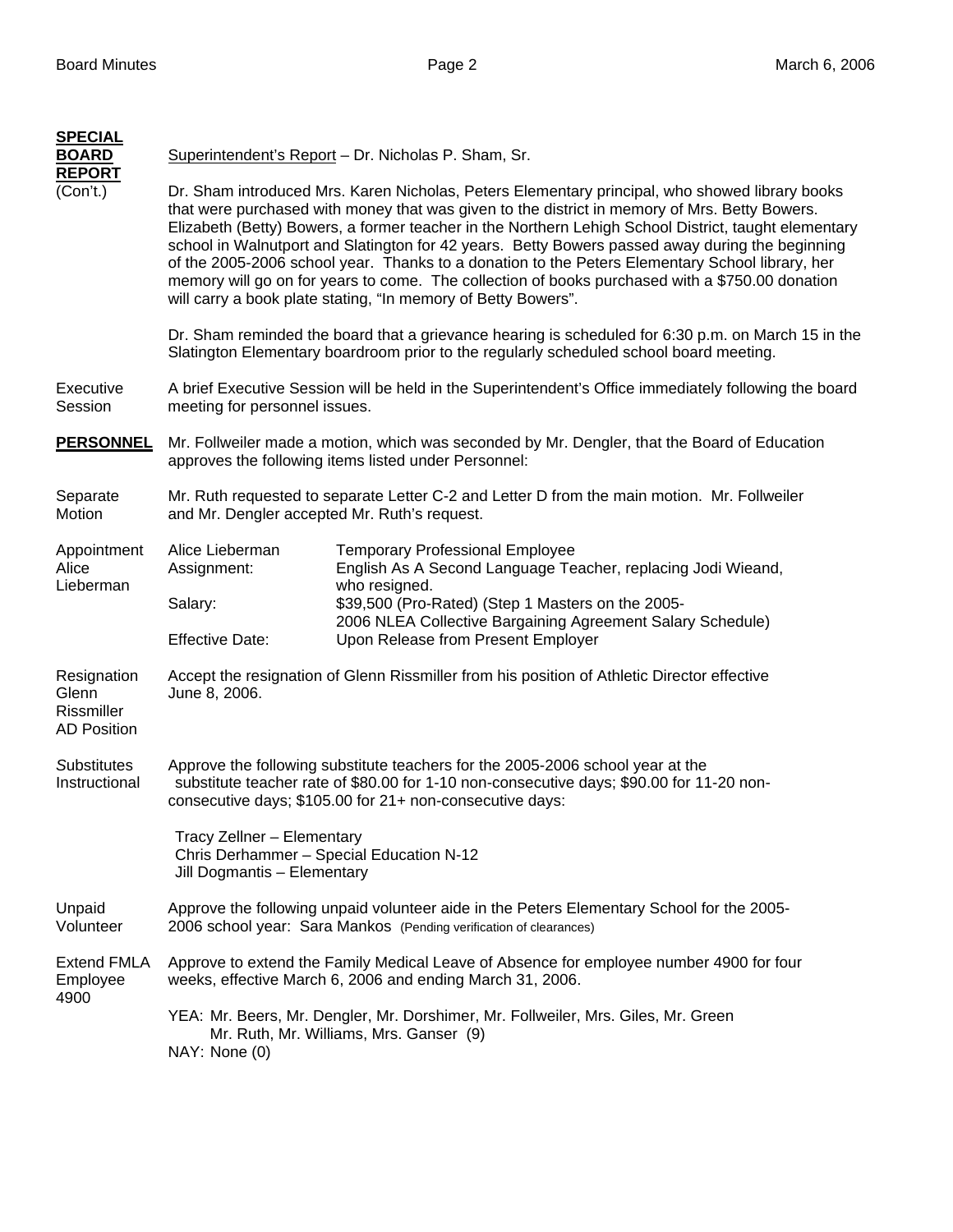| <b>PERSONNEL</b><br>(Con't.)                            | Mr. Dorshimer made a motion, which was seconded by Mr. Follweiler, that the Board of<br>Education approves the following personnel items separated from the original motion:                                                                                                                                                                                                                                                     |  |
|---------------------------------------------------------|----------------------------------------------------------------------------------------------------------------------------------------------------------------------------------------------------------------------------------------------------------------------------------------------------------------------------------------------------------------------------------------------------------------------------------|--|
| <b>Substitutes</b><br>Non-Instruct-<br>ional            | Approve the following substitute secretary/aide for the 2005-2006 school year at the<br>substitute rate of \$7.25 per hour: Michele Miller                                                                                                                                                                                                                                                                                       |  |
|                                                         | Approve the following substitute cafeteria worker for the 2005-2006 school year at<br>the substitute rate of \$7.25 per hour: Michele Miller                                                                                                                                                                                                                                                                                     |  |
| Substitute<br>Detention<br>Monitor -<br>Jody<br>Remaley | Approve to employ Jody Remaley, a special education aide in the Slatington Elementary<br>School, as a substitute for the district's substitute teacher caller from February 14-16, 2006 at a<br>stipend of \$119.64. It is further recommended to employ Mrs. Remaley as a substitute for the<br>substitute teacher caller for any future days she may be needed for the 2005-2006 school year at a<br>per diem rate of \$39.88. |  |
|                                                         | YEA: Mr. Beers, Mr. Dengler, Mr. Dorshimer, Mr. Follweiler, Mrs. Giles, Mr. Green<br>Mr. Ruth, Mr. Williams, Mrs. Ganser (9)<br>NAY: None (0)                                                                                                                                                                                                                                                                                    |  |
| <b>POLICY</b>                                           | Mr. Beers made a motion, which was seconded by Mr. Williams, that the Board of Education approves<br>the following policy items:                                                                                                                                                                                                                                                                                                 |  |
| Conferences                                             | Dawn Wadsworth - Making the Grade: Successful Students, Successful Schools -<br>Sponsored by PaTTAN - March 16-17, 2006 - King of Prussia, PA - Registration: \$100.00,<br>Travel: \$55.00 - Total Approximate Cost: \$150.00 - Funding: Curriculum and Instruction<br><b>Budget</b>                                                                                                                                             |  |
|                                                         | Suzanne Mengel - Helping Children Manage Distress in an Unpredictable World -<br>Sponsored by Project Child - April 11, 2006 - Allentown, PA Registration: \$100.00 -<br>Funding: Safe and Drug Free Schools                                                                                                                                                                                                                     |  |
|                                                         | Lora Krum - Pennsylvania Music Educator's Association Annual Conference - Sponsored<br>by PMEA - March 30, 31, April 1, 2006 - Valley Forge, PA - Registration: \$85.00, Travel:<br>\$45.00 - Total Approximate Cost: \$130.00 - Funding: Slatington Elementary Budget                                                                                                                                                           |  |
|                                                         | Laurie Newman-Mankos - Making the Grade: Successful Students, Successful Schools -<br>Sponsored by PaTTAN - March 16, 2006 - Hershey, PA -- Registration: \$100.00 -<br>Funding: IDEA                                                                                                                                                                                                                                            |  |
|                                                         | Maria Pinnata - A New Idea: Opportunities in Changing Times - Sponsored by Association of<br>School Psychologists of PA - March 8 & 9, 2006 - Harrisburg, PA - Registration: \$205.00,<br>Travel: \$80.00, Meals: \$20.00 - Total Approximate Cost: \$305.00 - Funding: IDEA                                                                                                                                                     |  |
|                                                         | YEA: Mr. Beers, Mr. Dengler, Mr. Dorshimer, Mr. Follweiler, Mrs. Giles, Mr. Green<br>Mr. Ruth, Mr. Williams, Mrs. Ganser (9)<br>NAY: None (0)                                                                                                                                                                                                                                                                                    |  |
| <b>Unpaid Leave</b><br>Tim Weaber                       | Mr. Dorshimer made a motion, which was seconded by Mr. Dengler, that the Board of<br>Education approves the request of Tim Weaber to take a one-day leave, without pay, on<br>April 24, 2006 to represent his church at its annual conference. His request will not be<br>considered a precedent for future requests per correspondence received from the Northern<br>Lehigh Education Association                               |  |
|                                                         | YEA: Mr. Beers, Mr. Dengler, Mr. Dorshimer, Mr. Follweiler, Mrs. Giles, Mr. Green<br>Mr. Ruth, Mr. Williams, Mrs. Ganser (9)<br>NAY: None (0)                                                                                                                                                                                                                                                                                    |  |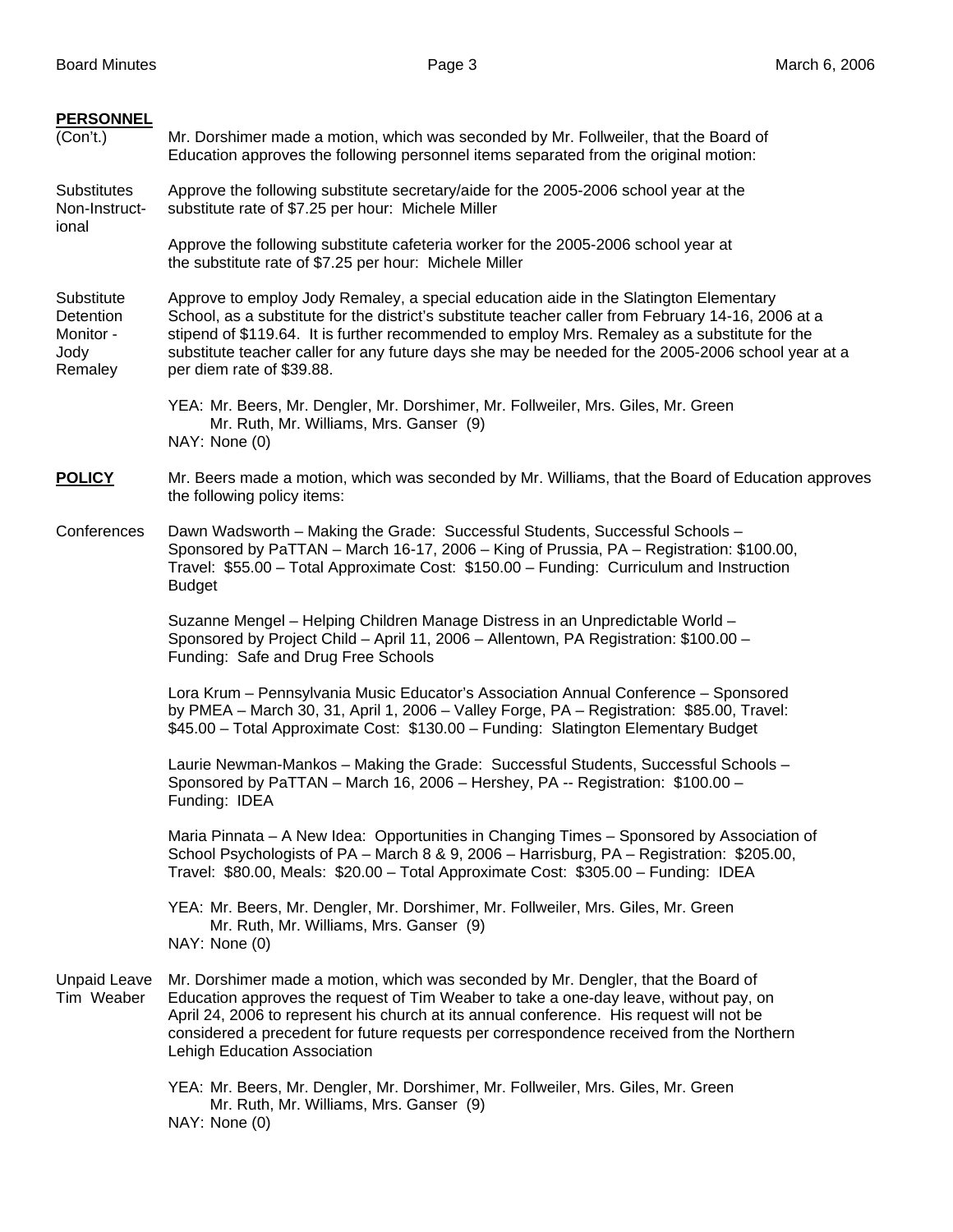## **POLICY**

| (Con't.)<br>Table                                                   | Mr. Dengler made a motion, which was seconded by Mr. Beers, that the Board of<br>Education Motion approves to table approval of the following conferences:                                                                                                                                                                                              |  |  |
|---------------------------------------------------------------------|---------------------------------------------------------------------------------------------------------------------------------------------------------------------------------------------------------------------------------------------------------------------------------------------------------------------------------------------------------|--|--|
|                                                                     | Darryl Keiser - Water Analysis Workshop - Sponsored by Penn State Harrisburg - May 4<br>and 11, 2006 – Center Valley, PA – Registration: \$245.00 – Funding: Support Services<br><b>Budget</b>                                                                                                                                                          |  |  |
|                                                                     | Edward Hollenbach - Water Analysis Workshop - Sponsored by Penn State Harrisburg -<br>May 4 and 11, 2006 – Center Valley, PA – Registration: \$245.00 – Funding: Support<br>Services Budget                                                                                                                                                             |  |  |
|                                                                     | Brian Geiger - Water Analysis Workshop - Sponsored by Penn State Harrisburg - May 4<br>and 11, 2006 - Center Valley, PA - Registration: \$245.00 - Travel: \$20.00 - Total<br>Approximate Cost: \$265.00 - Funding: Support Services Budget                                                                                                             |  |  |
| Vote On<br><b>Tabled</b><br>Motion                                  | YEA: Mr. Beers, Mr. Dengler, Mr. Dorshimer, Mr. Follweiler, Mrs. Giles, Mr. Green<br>Mr. Ruth, Mr. Williams, Mrs. Ganser (9)<br>NAY: None (0)                                                                                                                                                                                                           |  |  |
|                                                                     | Dr. Sham expressed his dissatisfaction with the tabling of these conferences since they<br>were discussed at the Buildings and Grounds Committee meeting. He felt that if there was<br>a problem with these conferences it should have been addressed at that time.                                                                                     |  |  |
|                                                                     | Mrs. Ganser stated that she was not aware that there were three people planning on going.<br>It was her misunderstanding.                                                                                                                                                                                                                               |  |  |
| <b>CURRICU-</b><br><b>LUM AND</b><br><b>INSTRUC-</b><br><b>TION</b> | Mrs. Giles made a motion, which was seconded by Mr. Follweiler, that the Board of Education<br>approve the 2006-2007 Northern Lehigh School District School Calendar as presented.<br>Mr. Green recommended that the words Christmas and Easter be changed on the calendar<br>and to Winter Recess and Spring Recess.                                   |  |  |
| Public<br>Comment                                                   | Donna Kulp – Washington Township – Asked why our district does not start school before Labor Day.                                                                                                                                                                                                                                                       |  |  |
|                                                                     | YEA:<br>Mr. Beers, Mr. Dengler, Mr. Dorshimer, Mr. Follweiler, Mrs. Giles, Mr. Green<br>Mr. Ruth, Mr. Williams, Mrs. Ganser (9)<br>NAY:<br>None $(0)$                                                                                                                                                                                                   |  |  |
| <b>NEW</b><br><b>BUSINESS</b>                                       | Mr. Dorshimer made a statement in light of a tragic auto accident that happened to several<br>area high school students stating that he hopes that our high school administrators look at<br>it as a warning to try alert our students, through announcements, etc. to try to deter any<br>type of incident like that happening to any of our students. |  |  |
| <b>FINANCIAL</b><br>Education                                       | Mr. Dorshimer made a motion, which was seconded by Mr. Dengler, that the Board of                                                                                                                                                                                                                                                                       |  |  |
|                                                                     | approves the following financial items:                                                                                                                                                                                                                                                                                                                 |  |  |
| PC Abate-<br>ments                                                  | Approve abatements/exonerations of per capita taxes, for the residents that fall within the<br>guidelines, as listed presented.                                                                                                                                                                                                                         |  |  |
| ment<br>Portfolio                                                   | Cash Manage- Approve the Arthurs Lestrange Cash Management Portfolio for the month of January 2006.                                                                                                                                                                                                                                                     |  |  |
| Non-Reimburs-                                                       | Approve the application for Non-Reimbursable Construction Project to be filed with PDE for                                                                                                                                                                                                                                                              |  |  |

Able Construct- the Replacement of the High School HVAC Units and A/C to gymnasium. Ion Project